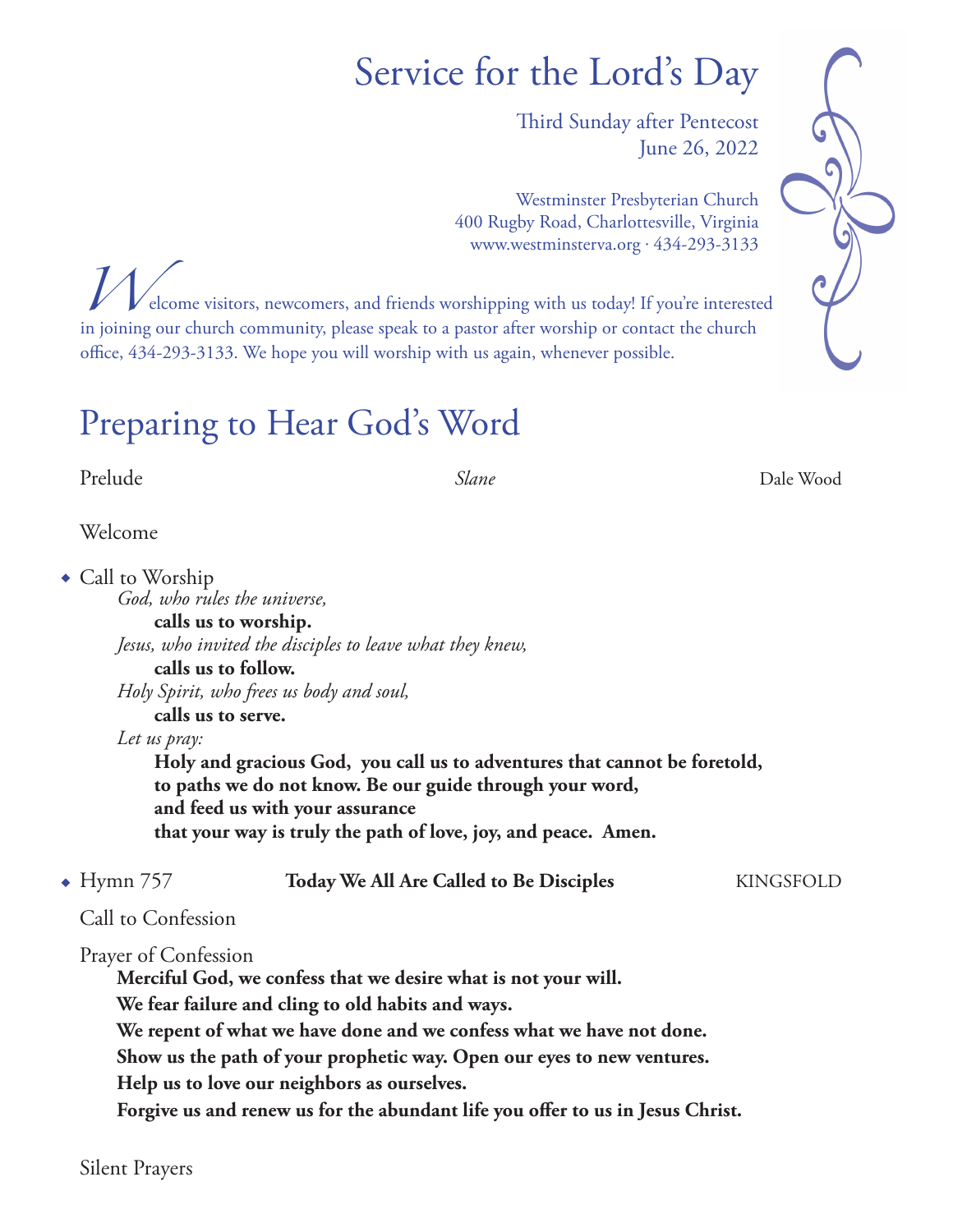#### Sung Response GTG 437

## **You are the Lord, giver of mercy! You are the Christ, giver of mercy! You are the Lord, giver of mercy!**

#### Assurance of Forgiveness

*The fruits of the spirit are love, joy, and peace given to us through God's grace. Therefore, beloved, hear the good news: In Jesus Christ, you are forgiven, free to live in the word of the Lord and be made new.* **Thanks be to God! Amen.** 

#### • Sung Response HS 22

**All glory be to God on high, And peace on earth from heaven, And God's good will unfailingly Be to all people given. We bless, we worship You, we raise For Your great glory thanks and praise, O God, the great Creator.**

 $\bullet$  Passing of the Peace

*As God's forgiven people, we can bring peace, forgiveness, and new life to the world. The peace of Christ be with you.*

**And also with you.**

#### Sacrament of Baptism Camden Paul Dimmick Presentation Questions to the parents, sponsors, and congregation Affirmation of Faith - Apostles' Creed p. 17 in hymnal Thanksgiving Over the Water Baptism Prayer ◆ Hymn **Lord of All Hopefulness** SLANE  $\oint_0^b \frac{3}{4}$ 2. Lord of 1. Lord 3. Lord of 4. Lord of of all all all all  $\bullet$   $\bullet$   $\bullet$   $\bullet$ hope-ful - ness, Lord of ea - ger - ness, Lord of kind - li - ness, Lord of gen - tle - ness, Lord of œ œ œ all all all all  $\overline{\bullet}$ œ œ joy , faith , grace , calm , whose trust , whose strong hands were your hands swift whose voice œ œ  $\overline{\phantom{a}}$ ev is er to con -  $\bm{\overline{\Theta}}$ b b b œ œ œ œ œ œ  $\overline{P}$ œ œ œ œ œ œ œ œ œ **SLANE**

child - like, skilled wel - come, tent - ment, whose at no the your cares could des - troy: plane arms pre sence is and to the em - brace: lathe : balm : be be be be there there at there at there at at our our our our wak - ing la - bors hom - ing sleep-ing and and and and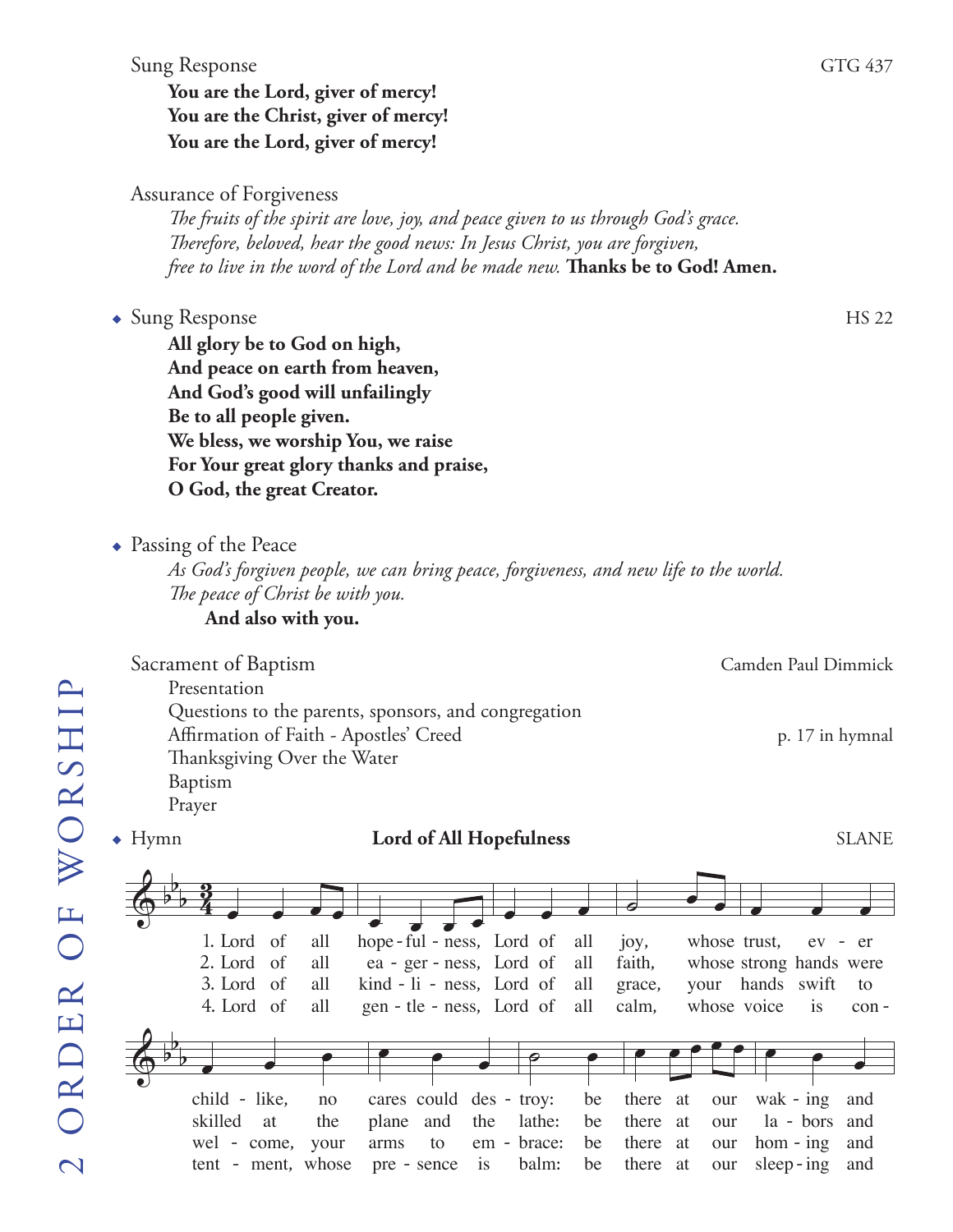|  | give us we pray, your bliss in our hearts, Lord, at the break of the day.    |  |  |  |
|--|------------------------------------------------------------------------------|--|--|--|
|  | give us, we pray, your strength in our hearts, Lord, at the noon of the day. |  |  |  |
|  | give us, we pray, your love in our hearts, Lord, at the eve of the day.      |  |  |  |
|  | give us, we pray, your peace in our hearts, Lord, at the end of the day.     |  |  |  |

## God's Word to Us

| <b>First Reading</b> | Galatians 5:1, 13-25 |                |
|----------------------|----------------------|----------------|
| Second Reading       | 2 Kings 2:1-2, 6-14  |                |
| Sermon               | Standing at the Edge | Lynne Clements |

## Responding to God's Word

| give us we<br>give us, we<br>give us, we<br>give us, we                                                        | pray, your bliss<br>hearts, Lord,<br>in<br>our<br>pray, your strength in our<br>hearts, Lord,<br>pray, your love<br>hearts, Lord,<br>in<br>our<br>hearts, Lord,<br>pray, your peace<br>1n<br>our | at the break of the<br>day.<br>at the noon of the<br>day.<br>at the eve<br>of the<br>day.<br>at the end<br>of<br>the<br>day. |
|----------------------------------------------------------------------------------------------------------------|--------------------------------------------------------------------------------------------------------------------------------------------------------------------------------------------------|------------------------------------------------------------------------------------------------------------------------------|
| God's Word to Us                                                                                               |                                                                                                                                                                                                  |                                                                                                                              |
| <b>First Reading</b>                                                                                           | Galatians 5:1, 13-25                                                                                                                                                                             |                                                                                                                              |
| <b>Second Reading</b>                                                                                          | 2 Kings 2:1-2, 6-14                                                                                                                                                                              |                                                                                                                              |
| Sermon                                                                                                         | Standing at the Edge                                                                                                                                                                             | Lynne Clements                                                                                                               |
| <b>Responding to God's Word</b>                                                                                |                                                                                                                                                                                                  |                                                                                                                              |
|                                                                                                                | Prayers of the Congregation and the Lord's Prayer                                                                                                                                                | Glory to God hymnal, pg. 35                                                                                                  |
| Offertory                                                                                                      | Theme and Variations on "Draw the Sacred Circle Closer"                                                                                                                                          | Adolphus Hailstork                                                                                                           |
| • Presentation of the Offering<br>Praise Christ, all people here below;<br><b>Praise Holy Spirit evermore;</b> | Praise God from whom all blessings flow;<br>Praise Triune God, whom we adore. Amen.                                                                                                              | GTG 607                                                                                                                      |
| • Prayer of Dedication                                                                                         |                                                                                                                                                                                                  |                                                                                                                              |
| $\bullet$ Hymn 36                                                                                              | For the Fruit of All Creation                                                                                                                                                                    | AR HYD Y NOS                                                                                                                 |
| $\bullet$ Charge and Benediction                                                                               |                                                                                                                                                                                                  |                                                                                                                              |
| Postlude                                                                                                       | The Kingsfold Trumpet                                                                                                                                                                            | Alfred Fedak                                                                                                                 |
| $\bullet$ Please stand, as you are able.                                                                       |                                                                                                                                                                                                  |                                                                                                                              |
|                                                                                                                | The flowers today are in loving memory of Charles Hood, on his birthday, by Arloine Hood.                                                                                                        |                                                                                                                              |
| Participating in the service:<br>Alice Layman, organist<br>Lynanne Wilson, cello                               |                                                                                                                                                                                                  |                                                                                                                              |

### **Participating in the service:**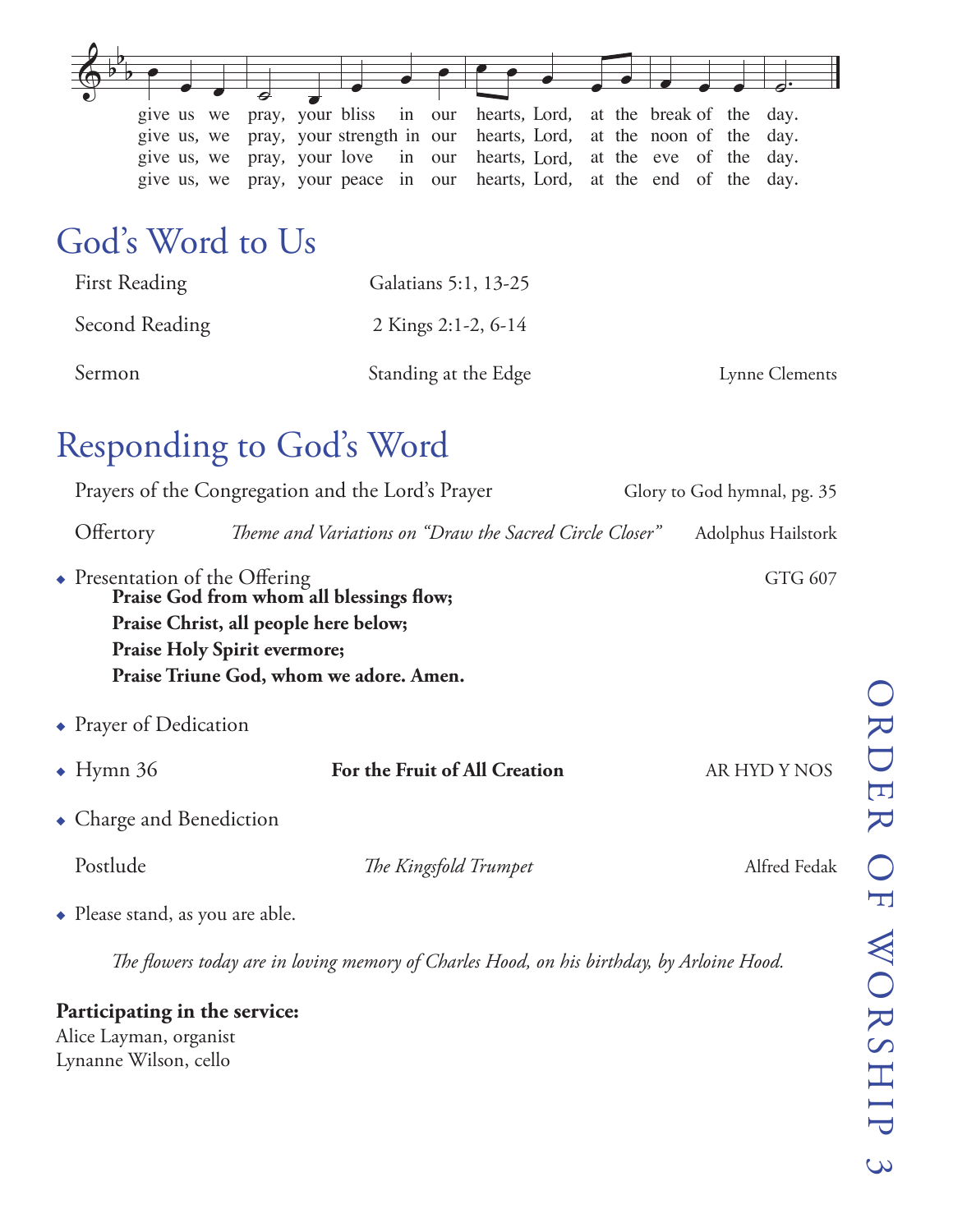## What's Happening

*at Westminster*

**Sunday, June 26** 10 a.m. Worship in the Sanctuary 11:30 a.m. Christian Formation in the Library

**Sunday, July 3** 10 a.m. Worship in the Sanctuary with Communion

**Monday, July 4** *Fourth of July, Church Office Closed*

**Wednesday, July 6** 5:30 p.m. Fellowship on Tap (off site) 7 p.m. 20/30 CreW Wind-Down (off site)

**Thursday, July 7** 7 p.m. Session Meeting via Zoom

**Sunday, July 10** 9 a.m. Pick-Up Choir 10 a.m. Worship in the Sanctuary 11:30 a.m. Racial Disparities in Healthcare: "The Healing Arc" presentation to UVA Medical Hour and discussion led by Dick Guerrant and others, in the Library

## Westminster Staff

Lynne Clements, *Associate Pastor* lclements@westminsterva.org

Dorothy Piatt-Esguerra *Assoc. Pastor for Social Justice and University Mission*  dpiatt@westminsterva.org

Megan Sharp *Director of Fine Arts* music@westminsterva.org Jonathan Schakel *Organist* Ashley Dunn-Jalenak *Communications Manager*

Steve Brown *Finance Administrator* Tom Mullen *Sexton* Alonzo Williams *Assistant Sexton*

Through a series of online and in-person messages, devotionals, and worship opportunities, we hope to keep you connected to — and nurtured by — the Westminster community. Make sure you're signed up for our eNews, Facebook, Twitter, and Instagram accounts, @westminstercville.

Visit www.westminsterva.org.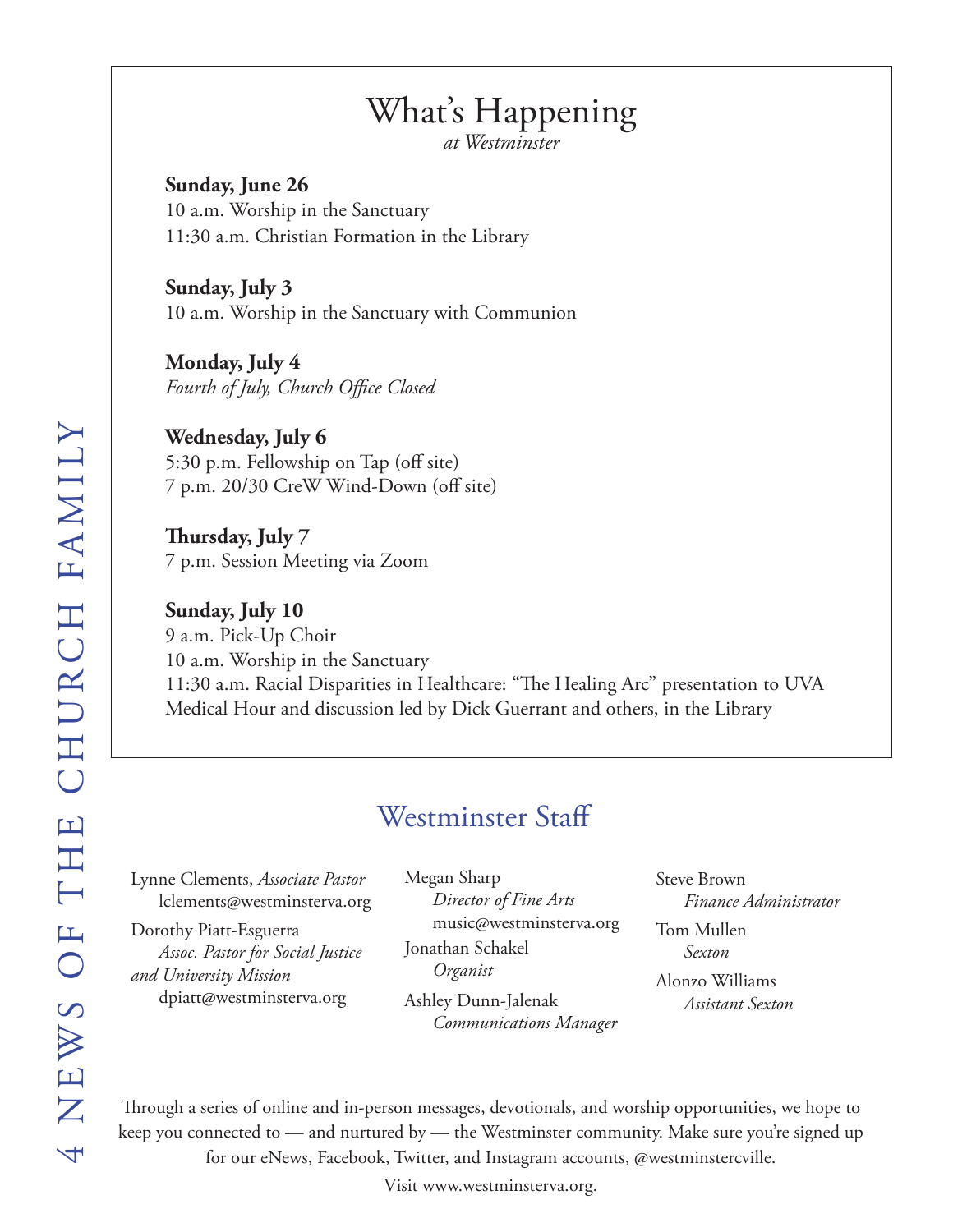

This text placing stewardship in the context of faithful witness was written by a retired Presbyterian minister<br>to be part of the 1986 stewardship campaign titled "Called to Be Disciples." The tune name recalls the Sussex village where the arranger first heard the melody.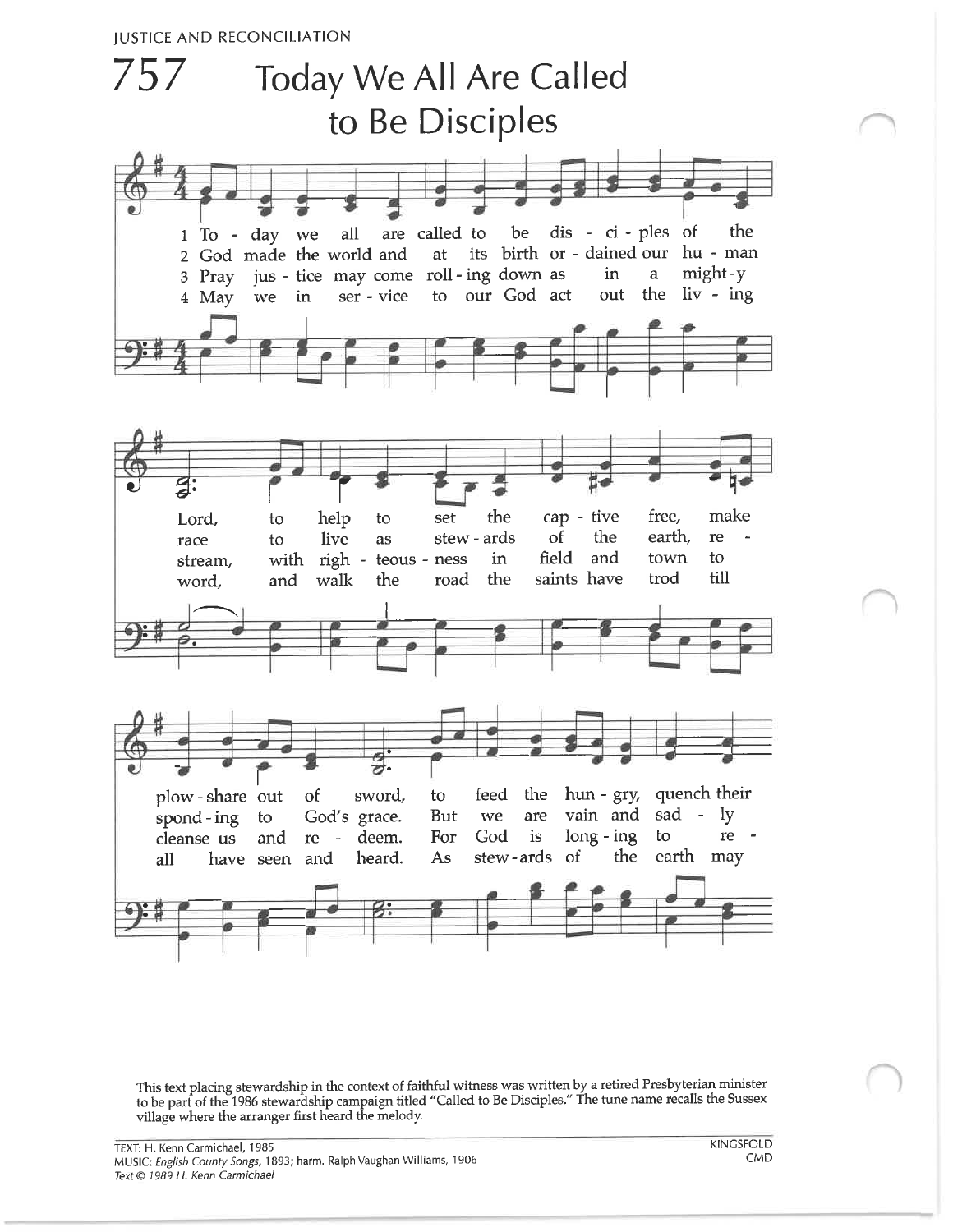#### **JUSTICE AND RECONCILIATION**